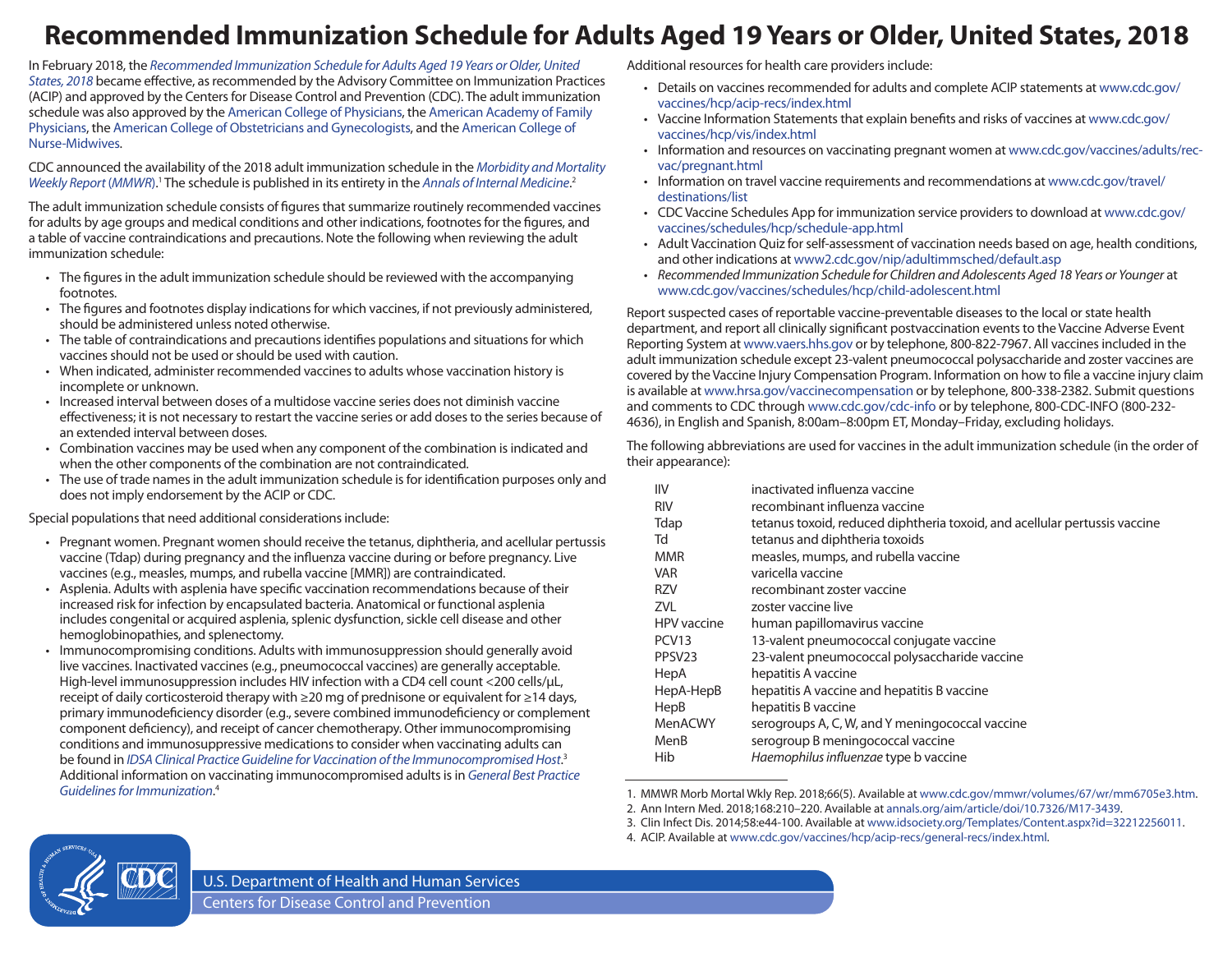# **Figure 1. Recommended immunization schedule for adults aged 19 years or older by age group, United States, 2018**

This figure should be reviewed with the accompanying footnotes. This figure and the footnotes describe indications for which vaccines, if not previously administered, should be administered unless noted otherwise.

| <b>Vaccine</b>                                         | 19-21 years                                                                    | $22-26$ years<br>$27-49$ years                     |  | 50-64 years | $\geq 65$ years         |  |  |  |  |
|--------------------------------------------------------|--------------------------------------------------------------------------------|----------------------------------------------------|--|-------------|-------------------------|--|--|--|--|
| Influenza <sup>1</sup>                                 | 1 dose annually                                                                |                                                    |  |             |                         |  |  |  |  |
| Tdap <sup>2</sup> or Td <sup>2</sup>                   | 1 dose Tdap, then Td booster every 10 yrs                                      |                                                    |  |             |                         |  |  |  |  |
| MMR <sup>3</sup>                                       | 1 or 2 doses depending on indication (if born in 1957 or later)                |                                                    |  |             |                         |  |  |  |  |
| VAR <sup>4</sup>                                       |                                                                                | 2 doses                                            |  |             |                         |  |  |  |  |
| RZV <sup>5</sup> (preferred)<br>-- Or ---------------- |                                                                                |                                                    |  |             | 2 doses RZV (preferred) |  |  |  |  |
| ZVL <sup>5</sup>                                       |                                                                                |                                                    |  |             | 1 dose ZVL              |  |  |  |  |
| HPV-Female <sup>6</sup>                                | 2 or 3 doses depending on age at series initiation                             |                                                    |  |             |                         |  |  |  |  |
| HPV-Male <sup>6</sup>                                  |                                                                                | 2 or 3 doses depending on age at series initiation |  |             |                         |  |  |  |  |
| <b>PCV13<sup>7</sup></b>                               | 1 dose                                                                         |                                                    |  |             |                         |  |  |  |  |
| <b>PPSV237</b>                                         | 1 or 2 doses depending on indication                                           |                                                    |  |             |                         |  |  |  |  |
| HepA <sup>8</sup>                                      | 2 or 3 doses depending on vaccine                                              |                                                    |  |             |                         |  |  |  |  |
| HepB <sup>9</sup>                                      | 3 doses                                                                        |                                                    |  |             |                         |  |  |  |  |
| MenACWY <sup>10</sup>                                  | 1 or 2 doses depending on indication, then booster every 5 yrs if risk remains |                                                    |  |             |                         |  |  |  |  |
| MenB <sup>10</sup>                                     | 2 or 3 doses depending on vaccine                                              |                                                    |  |             |                         |  |  |  |  |
| Hib <sup>11</sup>                                      | 1 or 3 doses depending on indication                                           |                                                    |  |             |                         |  |  |  |  |



Recommended for adults who meet the age requirement, lack documentation of vaccination, or lack evidence of past infection



Recommended for adults with other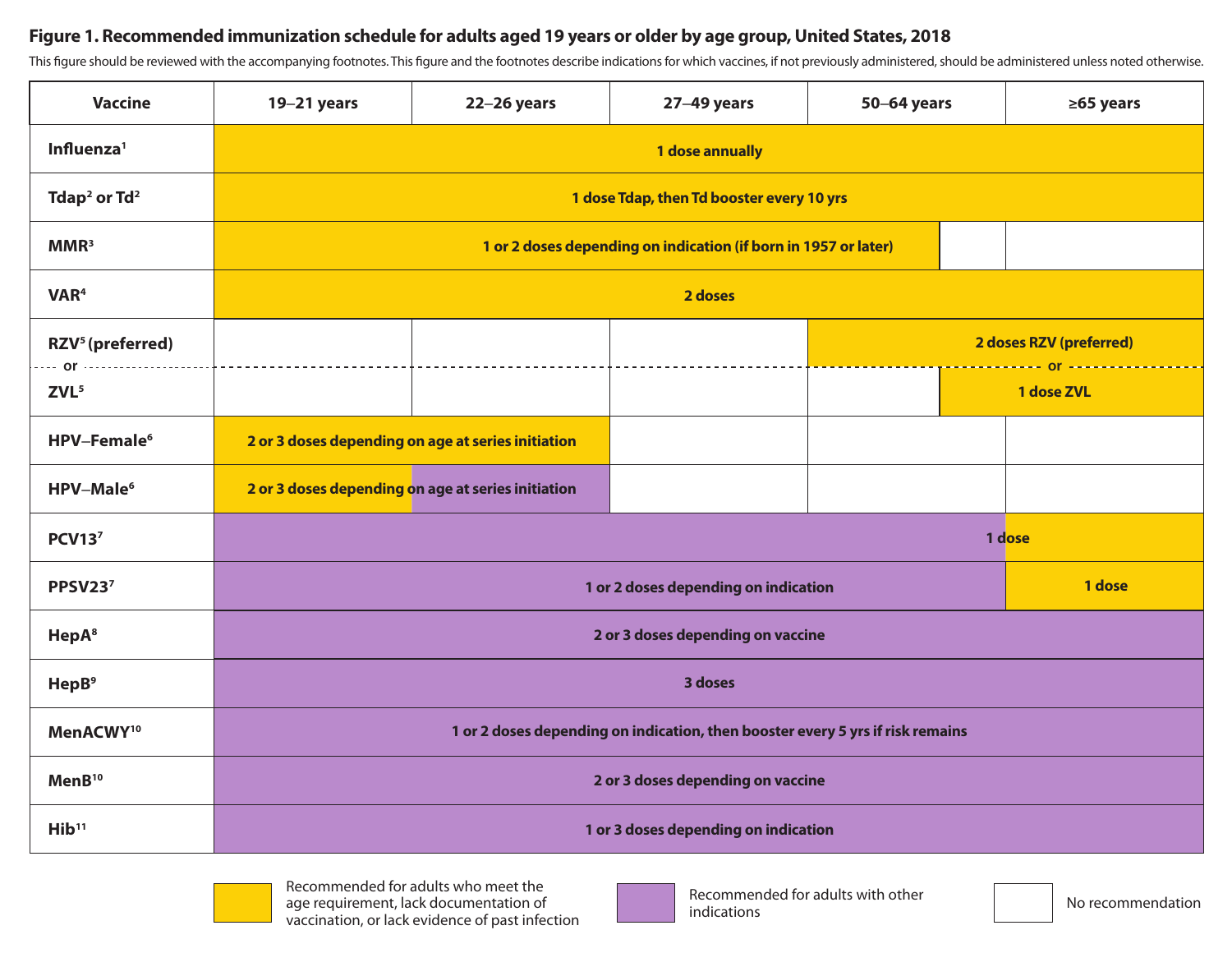# **Figure 2. Recommended immunization schedule for adults aged 19 years or older by medical condition and other indications, United States, 2018**

This figure should be reviewed with the accompanying footnotes. This figure and the footnotes describe indications for which vaccines, if not previously administered, should be administered unless noted otherwise.

| <b>Vaccine</b>                                 | Pregnancy <sup>1-6</sup>                                                       | Immuno-<br>compromised<br>(excluding HIV<br>infection) <sup>3-7,11</sup> | $200$ | <b>HIV</b> infection<br>CD4+ count<br>$(cells/µL)^{3-7.9-10}$<br>$\geq$ 200 | Asplenia,<br>complement<br>deficiencies <sup>7,10,11</sup> | <b>End-stage renal</b><br>disease, on<br>hemodialysis <sup>7,9</sup> | <b>Heart or</b><br>lung disease,<br>alcoholism <sup>7</sup> | <b>Chronic liver</b><br>disease <sup>7-9</sup> | Diabetes <sup>7,9</sup>               | <b>Health care</b><br>personnel <sup>3,4,9</sup> | Men who<br>have sex<br>with men <sup>6,8,9</sup> |
|------------------------------------------------|--------------------------------------------------------------------------------|--------------------------------------------------------------------------|-------|-----------------------------------------------------------------------------|------------------------------------------------------------|----------------------------------------------------------------------|-------------------------------------------------------------|------------------------------------------------|---------------------------------------|--------------------------------------------------|--------------------------------------------------|
| Influenza <sup>1</sup>                         | 1 dose annually                                                                |                                                                          |       |                                                                             |                                                            |                                                                      |                                                             |                                                |                                       |                                                  |                                                  |
| Tdap <sup>2</sup> or Td <sup>2</sup>           | 1 dose<br><b>Tdap each</b><br>pregnancy                                        |                                                                          |       |                                                                             |                                                            | 1 dose Tdap, then Td booster every 10 yrs                            |                                                             |                                                |                                       |                                                  |                                                  |
| MMR <sup>3</sup>                               |                                                                                | contraindicated                                                          |       |                                                                             |                                                            | 1 or 2 doses depending on indication                                 |                                                             |                                                |                                       |                                                  |                                                  |
| VAR <sup>4</sup>                               | contraindicated                                                                |                                                                          |       |                                                                             | 2 doses                                                    |                                                                      |                                                             |                                                |                                       |                                                  |                                                  |
| RZV <sup>5</sup> (preferred)<br>$or - - - - -$ |                                                                                |                                                                          |       |                                                                             | 2 doses RZV at age >50 yrs (preferred)                     |                                                                      |                                                             |                                                |                                       |                                                  |                                                  |
| ZVL <sup>5</sup>                               | contraindicated                                                                |                                                                          |       |                                                                             | 1 dose ZVL at age >60 yrs                                  |                                                                      |                                                             |                                                |                                       |                                                  |                                                  |
| HPV-Female <sup>6</sup>                        |                                                                                | 3 doses through age 26 yrs                                               |       |                                                                             | 2 or 3 doses through age 26 yrs                            |                                                                      |                                                             |                                                |                                       |                                                  |                                                  |
| HPV-Male <sup>6</sup>                          | 3 doses through age 26 yrs                                                     |                                                                          |       | 2 or 3 doses through age 21 yrs                                             |                                                            |                                                                      |                                                             |                                                | 2 or 3 doses<br>through age<br>26 yrs |                                                  |                                                  |
| PCV13 <sup>7</sup>                             | 1 dose                                                                         |                                                                          |       |                                                                             |                                                            |                                                                      |                                                             |                                                |                                       |                                                  |                                                  |
| PPSV237                                        | 1, 2, or 3 doses depending on indication                                       |                                                                          |       |                                                                             |                                                            |                                                                      |                                                             |                                                |                                       |                                                  |                                                  |
| HepA <sup>8</sup>                              | 2 or 3 doses depending on vaccine                                              |                                                                          |       |                                                                             |                                                            |                                                                      |                                                             |                                                |                                       |                                                  |                                                  |
| HepB <sup>9</sup>                              | 3 doses                                                                        |                                                                          |       |                                                                             |                                                            |                                                                      |                                                             |                                                |                                       |                                                  |                                                  |
| MenACWY <sup>10</sup>                          | 1 or 2 doses depending on indication, then booster every 5 yrs if risk remains |                                                                          |       |                                                                             |                                                            |                                                                      |                                                             |                                                |                                       |                                                  |                                                  |
| MenB <sup>10</sup>                             | 2 or 3 doses depending on vaccine                                              |                                                                          |       |                                                                             |                                                            |                                                                      |                                                             |                                                |                                       |                                                  |                                                  |
| Hib <sup>11</sup>                              |                                                                                | <b>3 doses HSCT</b><br>recipients only                                   |       |                                                                             |                                                            | 1 dose                                                               |                                                             |                                                |                                       |                                                  |                                                  |



Recommended for adults who meet the age requirement, lack documentation of vaccination, or lack evidence of past infection

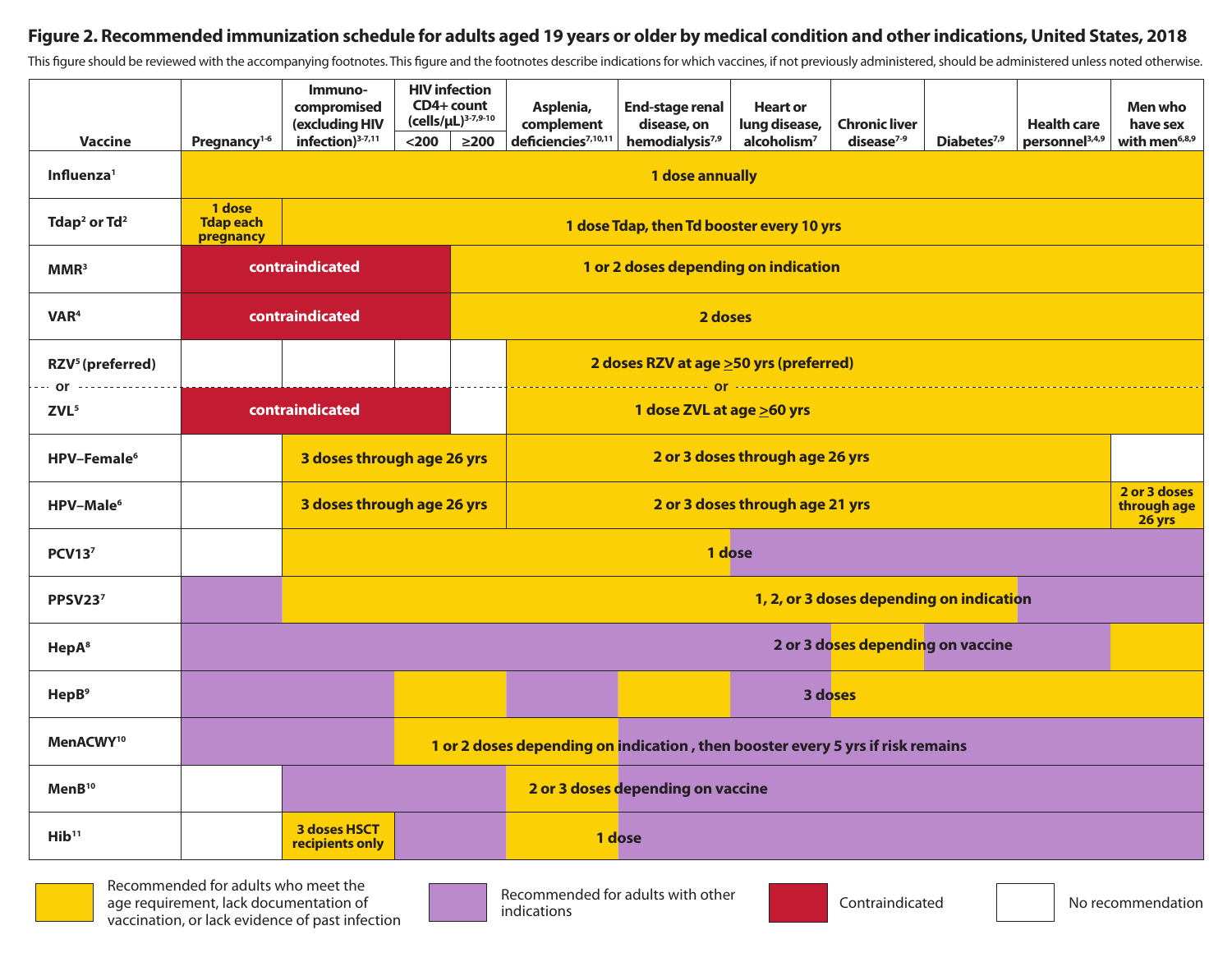# **Footnotes. Recommended immunization schedule for adults aged 19 years or older, United States, 2018**

#### **1. Influenza vaccination**

[www.cdc.gov/vaccines/hcp/acip-recs/vacc-specific/flu.html](http://www.cdc.gov/vaccines/hcp/acip-recs/vacc-specific/flu.html  )

#### **General information**

- Administer 1 dose of age-appropriate inactivated influenza vaccine (IIV) or recombinant influenza vaccine (RIV) annually
- Live attenuated influenza vaccine (LAIV) is not recommended for the 2017–2018 influenza season
- A list of currently available influenza vaccines is available at [www.cdc.gov/flu/protect/vaccine/vaccines.htm](http://www.cdc.gov/flu/protect/vaccine/vaccines.htm )

#### **Special populations**

- Administer age-appropriate IIV or RIV to:
- ʱ **Pregnant women**
- ʱ Adults with **hives-only egg allergy**
- ʱ Adults with **egg allergy other than hives** (e.g., angioedema or respiratory distress): Administer IIV or RIV in a medical setting under supervision of a health care provider who can recognize and manage severe allergic conditions

# **2. Tetanus, diphtheria, and pertussis vaccination**

[www.cdc.gov/vaccines/hcp/acip-recs/vacc-specific/tdap-td.html](http://www.cdc.gov/vaccines/hcp/acip-recs/vacc-specific/tdap-td.html)

#### **General information**

- Administer to adults who previously did not receive a dose of tetanus toxoid, reduced diphtheria toxoid, and acellular pertussis vaccine (Tdap) as an adult or child (routinely recommended at age 11–12 years) 1 dose of Tdap, followed by a dose of tetanus and diphtheria toxoids (Td) booster every 10 years
- Information on the use of Tdap or Td as tetanus prophylaxis in wound management is available at [www.cdc.gov/mmwr/preview/mmwrhtml/rr5517a1.htm](http://www.cdc.gov/mmwr/preview/mmwrhtml/rr5517a1.htm )

### **Special populations**

• **Pregnant women**: Administer 1 dose of Tdap during each pregnancy, preferably in the early part of gestational weeks  $27 - 36$ 

### **3. Measles, mumps, and rubella vaccination**

# [www.cdc.gov/vaccines/hcp/acip-recs/vacc-specific/mmr.html](http://www.cdc.gov/vaccines/hcp/acip-recs/vacc-specific/mmr.html)

# **General information**

- Administer 1 dose of measles, mumps, and rubella vaccine (MMR) to adults with no evidence of immunity to measles, mumps, or rubella
- Evidence of immunity is:
- Born before 1957 (except for health care personnel, see below)
- Documentation of receipt of MMR
- Laboratory evidence of immunity or disease
- Documentation of a health care provider-diagnosed disease without laboratory confirmation is not considered evidence of immunity

# **Special populations**

• **Pregnant women and nonpregnant women of childbearing age** with no evidence of immunity to rubella: Administer 1 dose of MMR (if pregnant, administer MMR after pregnancy and before discharge from health care facility)

- **HIV infection and CD4 cell count ≥200 cells/μL for at least 6 months** and no evidence of immunity to measles, mumps, or rubella: Administer 2 doses of MMR at least 28 days apart
- **Students in postsecondary educational institutions, international travelers**, and **household contacts of immunocompromised persons**: Administer 2 doses of MMR at least 28 days apart (or 1 dose of MMR if previously administered 1 dose of MMR)
- **Health care personnel born in 1957 or later** with no evidence of immunity: Administer 2 doses of MMR at least 28 days apart for measles or mumps, or 1 dose of MMR for rubella (if born before 1957, consider MMR vaccination)
- Adults who **previously received ≤2 doses of mumpscontaining vaccine and are identified by public health authority to be at increased risk for mumps in an outbreak**: Administer 1 dose of MMR
- MMR is contraindicated for pregnant women and adults with severe immunodeficiency

# **4. Varicella vaccination**

# [www.cdc.gov/vaccines/hcp/acip-recs/vacc-specific/varicella.html](http://www.cdc.gov/vaccines/hcp/acip-recs/vacc-specific/varicella.html)

# **General information**

- Administer to adults without evidence of immunity to varicella 2 doses of varicella vaccine (VAR) 4–8 weeks apart if previously received no varicella-containing vaccine (if previously received 1 dose of varicella-containing vaccine, administer 1 dose of VAR at least 4 weeks after the first dose)
- Evidence of immunity to varicella is:
- U.S.-born before 1980 (except for pregnant women and health care personnel, see below)
- Documentation of receipt of 2 doses of varicella or varicella-containing vaccine at least 4 weeks apart
- Diagnosis or verification of history of varicella or herpes zoster by a health care provider
- Laboratory evidence of immunity or disease

# **Special populations**

- Administer 2 doses of VAR 4–8 weeks apart if previously received no varicella-containing vaccine (if previously received 1 dose of varicella-containing vaccine, administer 1 dose of VAR at least 4 weeks after the first dose) to:
	- ʱ **Pregnant women without evidence of immunity**: Administer the first of the 2 doses or the second dose after pregnancy and before discharge from health care facility
	- ʱ **Health care personnel without evidence of immunity**
- Adults with **HIV infection and CD4 cell count ≥200 cells/μL**: May administer, based on individual clinical decision, 2 doses of VAR 3 months apart
- VAR is contraindicated for pregnant women and adults with severe immunodeficiency

# **5. Zoster vaccination**

# [www.cdc.gov/vaccines/hcp/acip-recs/vacc-specific/shingles.html](http://www.cdc.gov/vaccines/hcp/acip-recs/vacc-specific/shingles.html )

# **General information**

• Administer 2 doses of recombinant zoster vaccine (RZV) 2–6 months apart to adults aged 50 years or older regardless of past episode of herpes zoster or receipt of zoster vaccine live (ZVL)

- Administer 2 doses of RZV 2–6 months apart to adults who previously received ZVL at least 2 months after ZVL
- For adults aged 60 years or older, administer either RZV or ZVL (RZV is preferred)

# **Special populations**

• ZVL is contraindicated for pregnant women and adults with severe immunodeficiency

# **6. Human papillomavirus vaccination**

# [www.cdc.gov/vaccines/hcp/acip-recs/vacc-specific/hpv.html](http://www.cdc.gov/vaccines/hcp/acip-recs/vacc-specific/hpv.html)

#### **General information**

- Administer human papillomavirus (HPV) vaccine to **females through age 26 years** and **males through age 21 years** (males aged 22 through 26 years may be vaccinated based on individual clinical decision)
- The number of doses of HPV vaccine to be administered depends on age at initial HPV vaccination
- ʱ **No previous dose of HPV vaccine**: Administer 3-dose series at 0, 1–2, and 6 months (minimum intervals: 4 weeks between doses 1 and 2, 12 weeks between doses 2 and 3, and 5 months between doses 1 and 3; repeat doses if given too soon)
- ʱ **Aged 9–14 years at HPV vaccine series initiation and received 1 dose or 2 doses less than 5 months apart**: Administer 1 dose
- ʱ **Aged 9–14 years at HPV vaccine series initiation and received 2 doses at least 5 months apart**: No additional dose is needed

# **Special populations**

- Adults with **immunocompromising conditions (including HIV infection)** through age 26 years: Administer 3-dose series at 0, 1–2, and 6 months
- **Men who have sex with men** through age 26 years: Administer 2- or 3-dose series depending on age at initial vaccination (see above); if no history of HPV vaccine, administer 3-dose series at 0, 1–2, and 6 months
- **Pregnant women** through age 26 years: HPV vaccination is not recommended during pregnancy, but there is no evidence that the vaccine is harmful and no intervention needed for women who inadvertently receive HPV vaccine while pregnant; delay remaining doses until after pregnancy; pregnancy testing is not needed before vaccination

### **7. Pneumococcal vaccination**

### [www.cdc.gov/vaccines/hcp/acip-recs/vacc-specific/pneumo.html](http://www.cdc.gov/vaccines/hcp/acip-recs/vacc-specific/pneumo.html)

### **General information**

- Administer to immunocompetent adults aged 65 years or older 1 dose of 13-valent pneumococcal conjugate vaccine (PCV13), if not previously administered, followed by 1 dose of 23-valent pneumococcal polysaccharide vaccine (PPSV23) at least 1 year after PCV13; if PPSV23 was previously administered but not PCV13, administer PCV13 at least 1 year after PPSV23
- When both PCV13 and PPSV23 are indicated, administer PCV13 first (PCV13 and PPSV23 should not be administered during the same visit); additional information on vaccine timing is available at [www.cdc.gov/vaccines/vpd/pneumo/](http://www.cdc.gov/vaccines/vpd/pneumo/downloads/pneumo-vaccine-timing.pdf) [downloads/pneumo-vaccine-timing.pdf](http://www.cdc.gov/vaccines/vpd/pneumo/downloads/pneumo-vaccine-timing.pdf)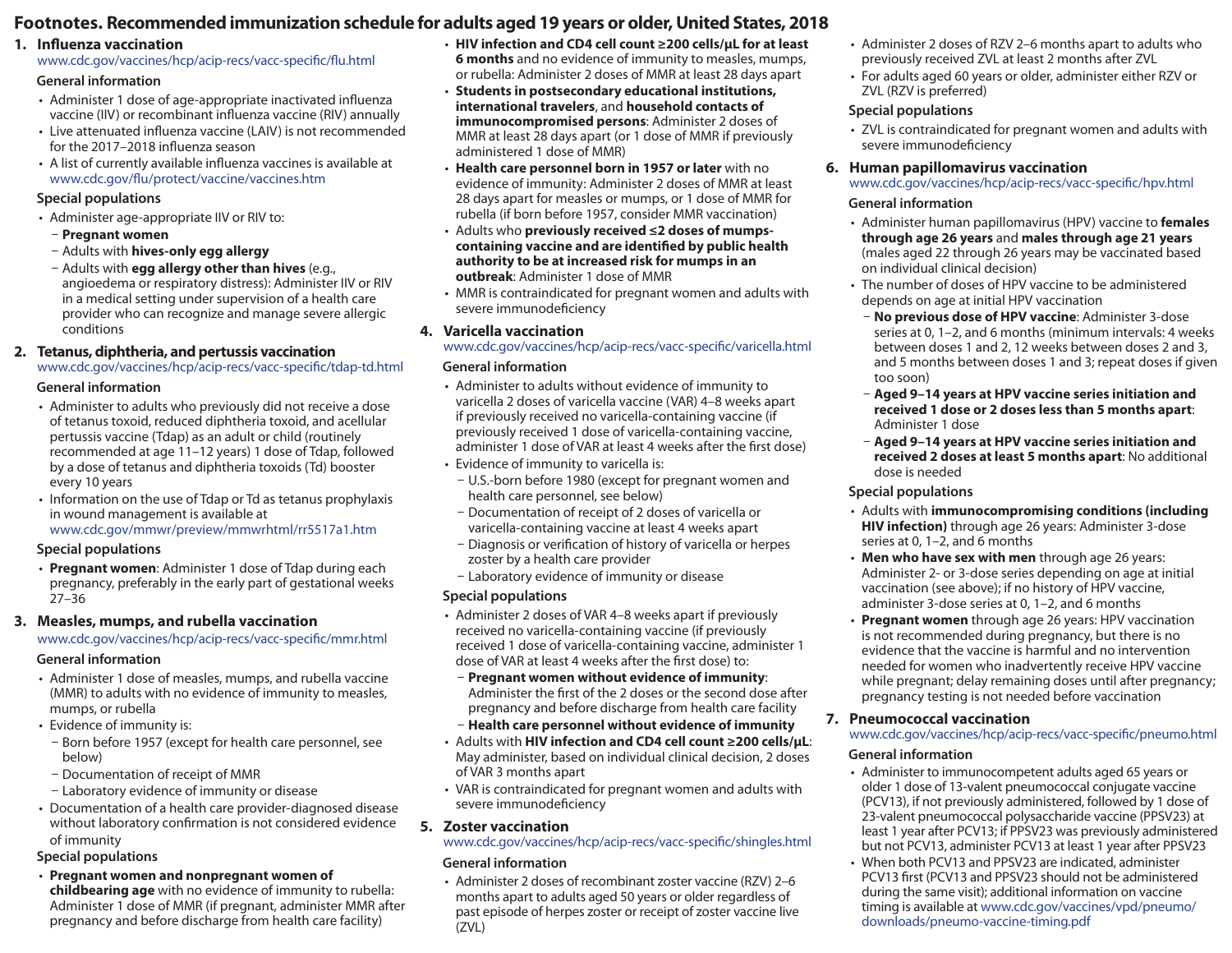#### **Special populations**

- Administer to adults aged 19 through 64 years with the following chronic conditions 1 dose of PPSV23 (at age 65 years or older, administer 1 dose of PCV13, if not previously received, and another dose of PPSV23 at least 1 year after PCV13 and at least 5 years after PPSV23):
- ʱ **Chronic heart disease** (excluding hypertension)
- ʱ **Chronic lung disease**
- ʱ **Chronic liver disease**
- Alcoholism
- ʱ **Diabetes mellitus**
- ʱ **Cigarette smoking**

• Administer to adults aged 19 years or older with the following indications 1 dose of PCV13 followed by 1 dose of PPSV23 at least 8 weeks after PCV13, and a second dose of PPSV23 at least 5 years after the first dose of PPSV23 (if the most recent dose of PPSV23 was administered before age 65 years, at age 65 years or older, administer another dose of PPSV23 at least 5 years after the last dose of PPSV23):

- $-$  **Immunodeficiency disorders** (including B- and T-lymphocyte deficiency, complement deficiencies, and phagocytic disorders)
- ʱ **HIV infection**
- ʱ **Anatomical or functional asplenia (**including sickle cell disease and other hemoglobinopathies)
- ʱ **Chronic renal failure and nephrotic syndrome**
- Administer to adults aged 19 years or older with the following indications 1 dose of PCV13 followed by 1 dose of PPSV23 at least 8 weeks after PCV13 (if the dose of PPSV23 was administered before age 65 years, at age 65 years or older, administer another dose of PPSV23 at least 5 years after the last dose of PPSV23):
	- ʱ **Cerebrospinal fluid leak**
	- ʱ **Cochlear implant**

### **8. Hepatitis A vaccination**

#### [www.cdc.gov/vaccines/hcp/acip-recs/vacc-specific/hepa.html](http://www.cdc.gov/vaccines/hcp/acip-recs/vacc-specific/hepa.html)

### **General information**

• Administer to adults who have a specific risk (see below), or lack a risk factor but want protection, 2-dose series of single antigen hepatitis A vaccine (HepA; Havrix at 0 and 6–12 months or Vaqta at 0 and 6–18 months; minimum interval: 6 months) or a 3-dose series of combined hepatitis A and hepatitis B vaccine (HepA-HepB) at 0, 1, and 6 months; minimum intervals: 4 weeks between first and second doses, 5 months between second and third doses

### **Special populations**

- Administer HepA or HepA-HepB to adults with the following indications:
	- Travel to or work in countries with high or intermediate hepatitis A endemicity
	- ʱ **Men who have sex with men**
- ʱ **Injection or noninjection drug use**
- ʱ **Work with hepatitis A virus in a research laboratory or with nonhuman primates infected with hepatitis A virus**
- ʱ **Clotting factor disorders**
- ʱ **Chronic liver disease**
- ʱ Close, personal **contact with an international adoptee** (e.g., household or regular babysitting) during the first 60 days after arrival in the United States from a country with high or intermediate endemicity (administer the first dose as soon as the adoption is planned)
- ʱ Healthy adults **through age 40 years who have recently been exposed to hepatitis A virus**; adults older than age 40 years may receive HepA if hepatitis A immunoglobulin cannot be obtained

# **9. Hepatitis B vaccination**

#### [www.cdc.gov/vaccines/hcp/acip-recs/vacc-specific/hepb.html](http://www.cdc.gov/vaccines/hcp/acip-recs/vacc-specific/hepb.html)

#### **General information**

• Administer to adults who have a specific risk (see below), or lack a risk factor but want protection, 3-dose series of single antigen hepatitis B vaccine (HepB) or combined hepatitis A and hepatitis B vaccine (HepA-HepB) at 0, 1, and 6 months (minimum intervals: 4 weeks between doses 1 and 2 for HepB and HepA-HepB; between doses 2 and 3, 8 weeks for HepB and 5 months for HepA-HepB)

# **Special populations**

- Administer HepB or HepA-HepB to adults with the following indications:
	- **Chronic liver disease** (e.g., hepatitis C infection, cirrhosis, fatty liver disease, alcoholic liver disease, autoimmune hepatitis, alanine aminotransferase [ALT] or aspartate aminotransferase [AST] level greater than twice the upper limit of normal)
	- ʱ **HIV infection**
- ʱ **Percutaneous or mucosal risk of exposure to blood** (e.g., **household contacts** of hepatitis B surface antigen [HBsAg]-positive persons; adults younger than age 60 years with **diabetes mellitus** or aged 60 years or older with diabetes mellitus based on individual clinical decision; adults in predialysis care or receiving **hemodialysis or peritoneal dialysis**; recent or current **injection drug users**; **health care and public safety workers** at risk for exposure to blood or blood-contaminated body fluids)
- ʱ **Sexual exposure risk** (e.g., sex partners of HBsAgpositive persons; sexually active persons not in a mutually monogamous relationship; persons seeking evaluation or treatment for a sexually transmitted infection; and **men who have sex with men** [MSM])
- ʱ Receive care in **settings where a high proportion of adults have risks for hepatitis B infection** (e.g., facilities providing sexually transmitted disease treatment, drugabuse treatment and prevention services, hemodialysis and end-stage renal disease programs, institutions for developmentally disabled persons, health care settings targeting services to injection drug users or MSM, HIV testing and treatment facilities, and correctional facilities)
- **Travel** to countries with high or intermediate hepatitis B endemicity

# **10. Meningococcal vaccination**

[www.cdc.gov/vaccines/hcp/acip-recs/vacc-specific/mening.html](http://www.cdc.gov/vaccines/hcp/acip-recs/vacc-specific/mening.html)

**Special populations: Serogroups A, C, W, and Y meningococcal vaccine (MenACWY)**

- Administer 2 doses of MenACWY at least 8 weeks apart and revaccinate with 1 dose of MenACWY every 5 years, if the risk remains, to adults with the following indications:
	- ʱ **Anatomical or functional asplenia (**including sickle cell disease and other hemoglobinopathies)
- ʱ **HIV infection**
- ʱ **Persistent complement component deficiency**
- ʱ **Eculizumab use**
- Administer 1 dose of MenACWY and revaccinate with 1 dose of MenACWY every 5 years, if the risk remains, to adults with the following indications:
	- ʱ **Travel to or live in countries where meningococcal disease is hyperendemic or epidemic**, including countries in the African meningitis belt or during the Hajj
	- ʱ At risk from a **meningococcal disease outbreak attributed to serogroup A, C, W, or Y**
	- **Microbiologists** routinely exposed to Neisseria meningitidis
	- ʱ **Military recruits**
	- ʱ **First-year college students who live in residential housing** (if they did not receive MenACWY at age 16 years or older)

#### **General Information: Serogroup B meningococcal vaccine (MenB)**

- May administer, based on individual clinical decision, to young adults and adolescents aged 16–23 years (preferred age is 16–18 years) who are not at increased risk 2-dose series of MenB-4C (Bexsero) at least 1 month apart or 2-dose series of MenB-FHbp (Trumenba) at least 6 months apart
- MenB-4C and MenB-FHbp are not interchangeable

# **Special populations: MenB**

- Administer 2-dose series of MenB-4C at least 1 month apart or 3-dose series of MenB-FHbp at 0, 1–2, and 6 months to adults with the following indications:
	- ʱ **Anatomical or functional asplenia** (including sickle cell disease)
	- ʱ **Persistent complement component deficiency**
- ʱ **Eculizumab use**
- ʱ At risk from a **meningococcal disease outbreak attributed to serogroup B**
- **Microbiologists** routinely exposed to Neisseria meningitidis

#### **11. Haemophilus influenzae type b vaccination** [www.cdc.gov/vaccines/hcp/acip-recs/vacc-specific/hib.html](http://www.cdc.gov/vaccines/hcp/acip-recs/vacc-specific/hib.html)

### **Special populations**

- Administer Haemophilus influenzae type b vaccine (Hib) to adults with the following indications:
- ʱ **Anatomical or functional asplenia** (including sickle cell disease) or undergoing elective splenectomy: Administer 1 dose if not previously vaccinated (preferably at least 14 days before elective splenectomy)
- ʱ **Hematopoietic stem cell transplant** (HSCT): Administer 3-dose series with doses 4 weeks apart starting 6 to 12 months after successful transplant regardless of Hib vaccination history